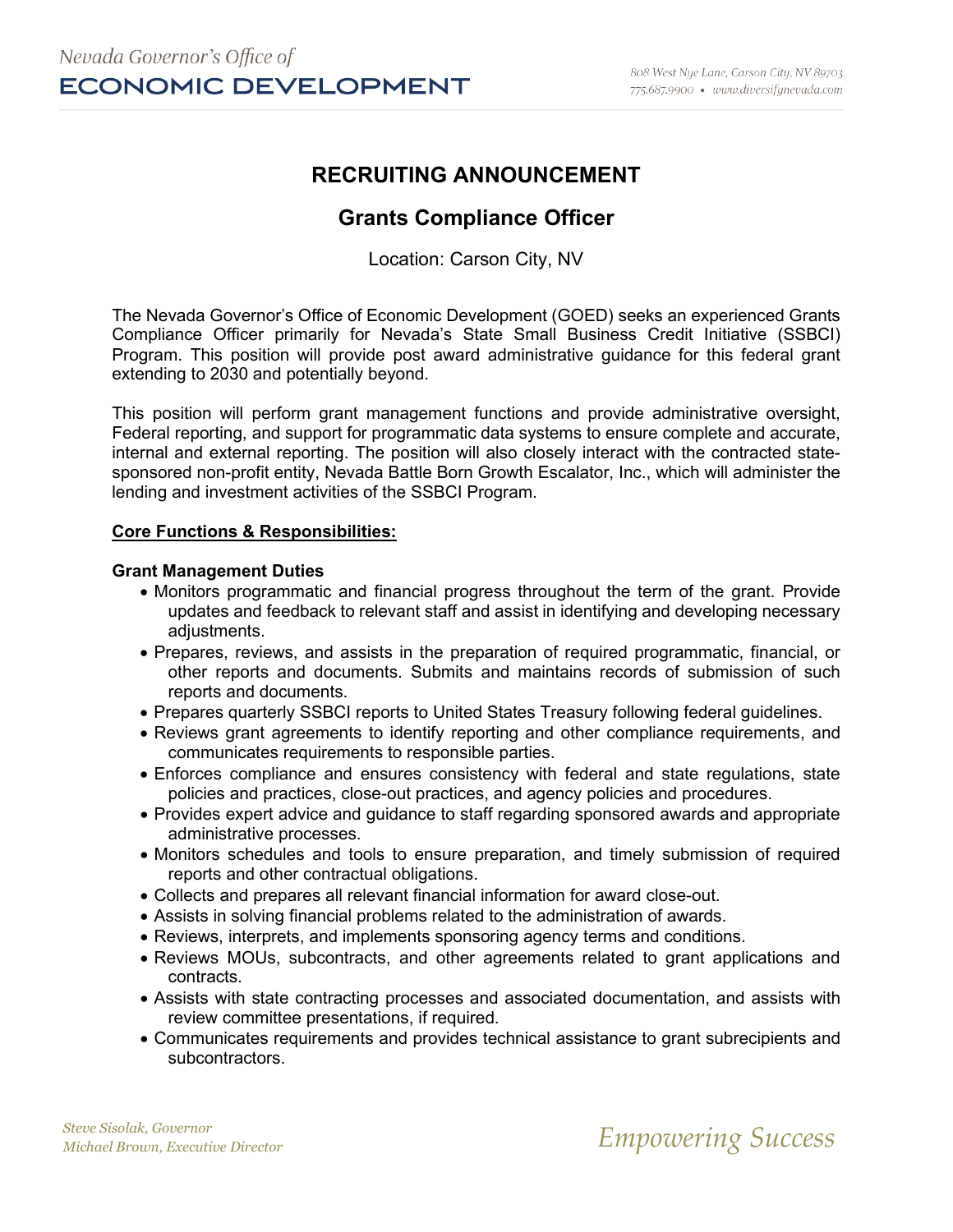- Monitors subrecipient compliance with regulations and the requirements of their subrecipient agreements through site visits, audits, and other mechanisms applicable to subrecipient monitoring.
- Provides recommendations to organization staff and subrecipient managers related to policies, procedures, systems and records to assure adherence to grant agreements, government regulations, and organizational needs and objectives. Conducts internal compliance reviews of grant programs.
- May provide information for audits.
- Potential to serve as a member of the SSBCI Credit Review Committee, if experience level is met.

# **Accounting / Bookkeeping Duties**

- Pays bills
- Handles banking
- Ensures all financial data is accurate, timely, correctly documented, useful for intended purposes and compliant with all applicable standards.
- Contributes to monthly, quarterly, and annual financial closing and reporting.
- Uses Quickbooks for accounting activities
- Liaison with managers to develop reports
- Maintains data integrity
- Communicates and resolves issues with appropriate funding agencies

### **Knowledge/Skills/Abilities/Experience:**

- 1-year minimum experience is required in banking, lending and accounting. Longer experience is a plus.
- 2-year minimum experience is required of federal grant reporting and compliance.
- An understanding of the rules and regulations associated with federal and state grants and contracts.
- Working knowledge of Quickbooks is a plus.
- Demonstrated ability to read, understand, and apply government regulations, policies, procedures and instructions.
- Detail-oriented with excellent verbal, written and interpersonal skills.

## **Salary and Benefits:**

**EXALACT 2000 - \$100,000** annually, depending on experience. This position will be full-time, nonclassified and exempt.

One to two days remote work per week is negotiable.

Salary reflects retirement (PERS) contribution by both the employee and the employer. An employer paid contribution plan is also available at a reduced gross salary.

The State of Nevada has an excellent benefit package that includes a retirement system, paid health, vision, dental, life and disability insurance; 11 paid holidays; and paid sick and annual leave. Other employee paid benefits such as a deferred compensation plan are also available.